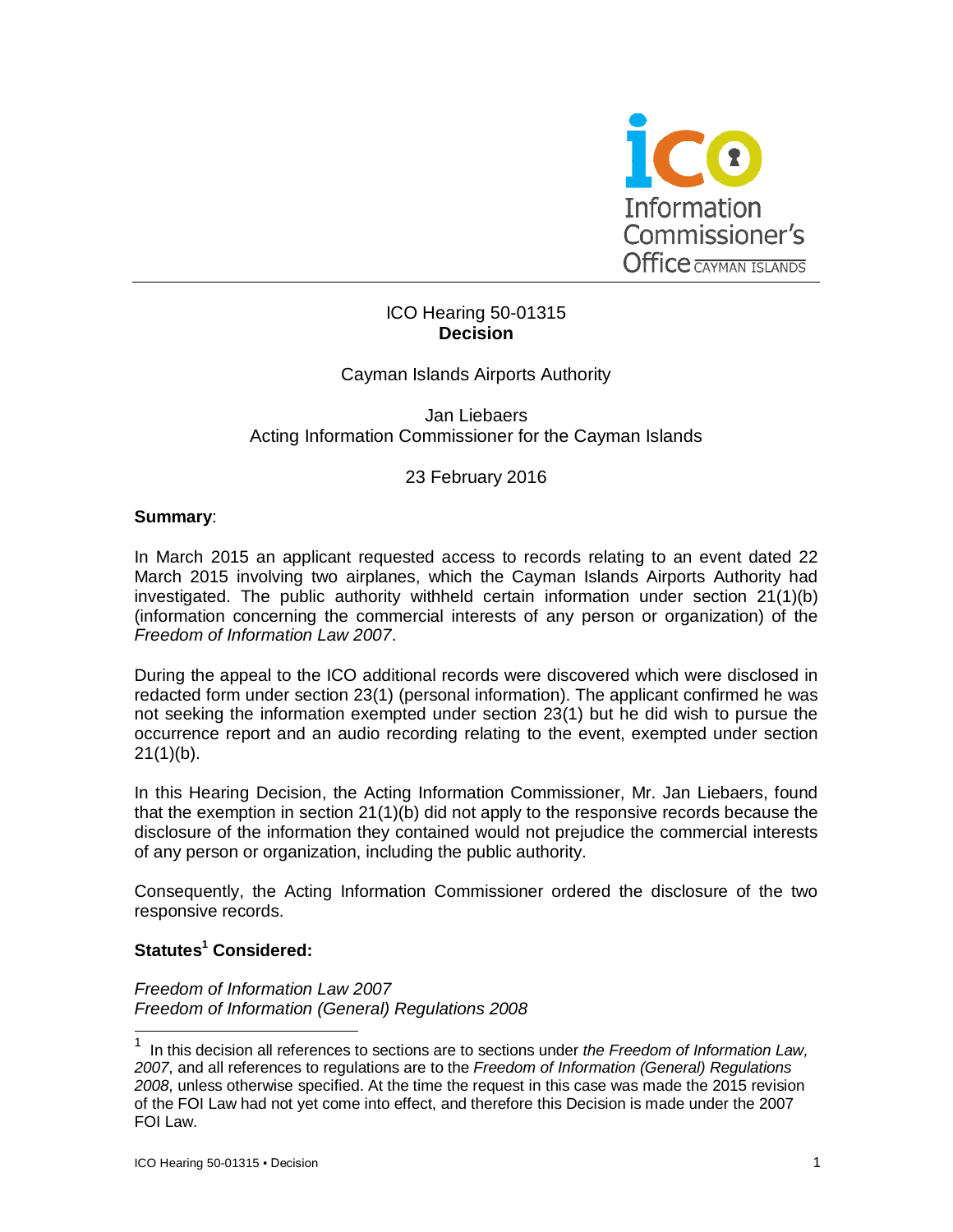# **Contents:**

# **A. INTRODUCTION**

- [1] On 27 March 2015 the Applicant made a request to the Cayman Islands Airports Authority ("the Authority") for access to a report on an event which took place on 22 March 2015 involving flights UAL1495 (United Airlines) and CAY505 (Cayman Airways), along with any other related documents and reports.
- [2] Three days later the term "other documents" was clarified by the Applicant to include any sound recordings and transcripts of communications between the planes' cockpits and the control tower.
- [3] On 28 April 2015 the Authority informed the Applicant that it needed a 30-day extension before formally replying. A few days later the Authority explained that it needed the additional time to fully review and evaluate the request.
- [4] On 21 May 2015 the Authority responded to the Applicant, refusing access to the records by reason of the exemption in section 21(1)(b) of the FOI Law, which protects the "commercial interests of any person or organization (including a public authority)" where the disclosure would prejudice those interests.
- [5] An internal review was conducted by the Chief Executive Officer of the Authority, who upheld the decision to withhold the records under section 21(1)(b).
- [6] The matter was appealed to the ICO, and the appeal was accepted on 2 July 2015.
- [7] The Applicant had requested access to, amongst other things, "transcripts" of the audio recording of the communications between the air traffic control tower and the two aircraft involved. In the course of the appeal the Applicant made it clear that the request refers to any existing transcripts, and that no new transcription is required.
- [8] During the appeal the ICO queried why certain types of records, such as emails, had not been included in the response from the Authority in the light of the broad nature of the request. A more comprehensive search was then undertaken, resulting in the partial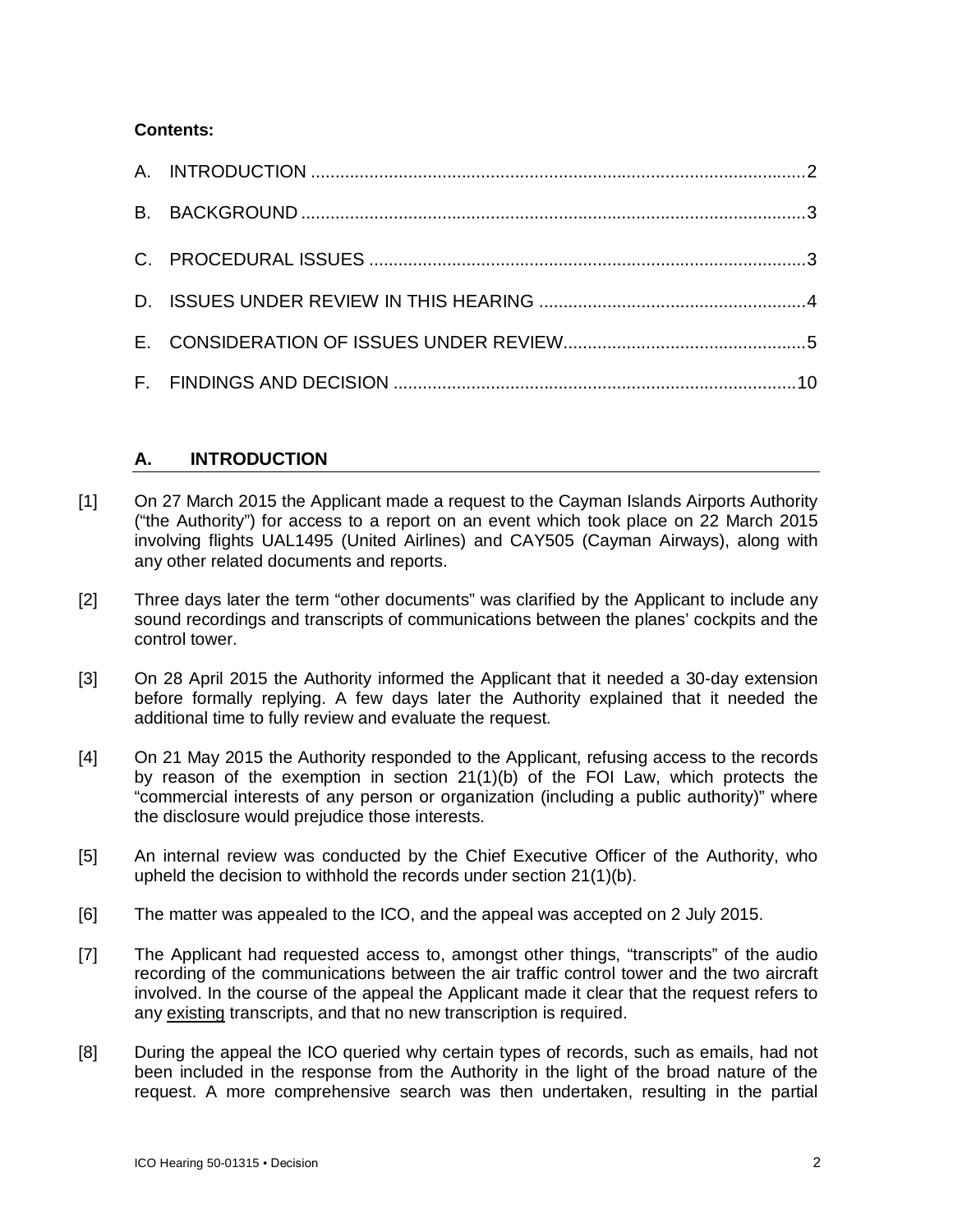disclosure of additional responsive records which were in part redacted under section 23(1) (personal information).

- [9] The Applicant confirmed that he did not wish to pursue the disclosure of the records redacted under section 23(1), and agreed to narrow the scope of the request to the ATC (Air Traffic Control) occurrence report and the sound recording from the traffic control tower and any transcript of the same.
- [10] Since the dispute could not be resolved amicably, the Applicant requested a formal hearing before the Acting Information Commissioner.

# **B. BACKGROUND**

- [11] The Cayman Islands Airports Authority is a statutory authority under the Ministry of District Administration, Tourism & Transport, created by, and subject to, the Airports Authority Law (2005 Revision).
- [12] The Authority owns and operates Cayman's airport facilities, consisting of two international aerodromes, Owen Roberts International Airport on Grand Cayman and Charles Kirkconnell International Airport on Cayman Brac.

# **C. PROCEDURAL ISSUES**

### Extension of period for initial response:

- [13] As noted above, on 28 April 2015 the CIAA gave notice to the Applicant that it needed to invoke section 7(4) and extend the time required to provide an initial response by 30 calendar days.
- [14] Given that the extent of the records under review at that time consisted only of a single report and transcript, I do not consider that the Authority demonstrated "reasonable cause for such extension" as required under the Law, and I consider their use of section 7(4) inappropriate in those circumstances.
- [15] However, I note that the Authority provided its formal response to the request before the expiry of the extended period.

#### Adequate search:

- [16] Despite the wide nature of the request, the Authority did not conduct a comprehensive search, which should for instance have included emails relating to the topic at hand, until the ICO urged it to do so in the course of the appeal. This caused significant delays, in particular when the Authority took almost two months in the course of the appeal to locate, review and partially disclose additional responsive records.
- [17] Therefore, I do not consider that the Authority made reasonable efforts to locate all relevant responsive records when it initially received the request, as required under regulation 6. This is especially so since the Authority claimed that it required an extension of the standard 30-day timeline for its initial response.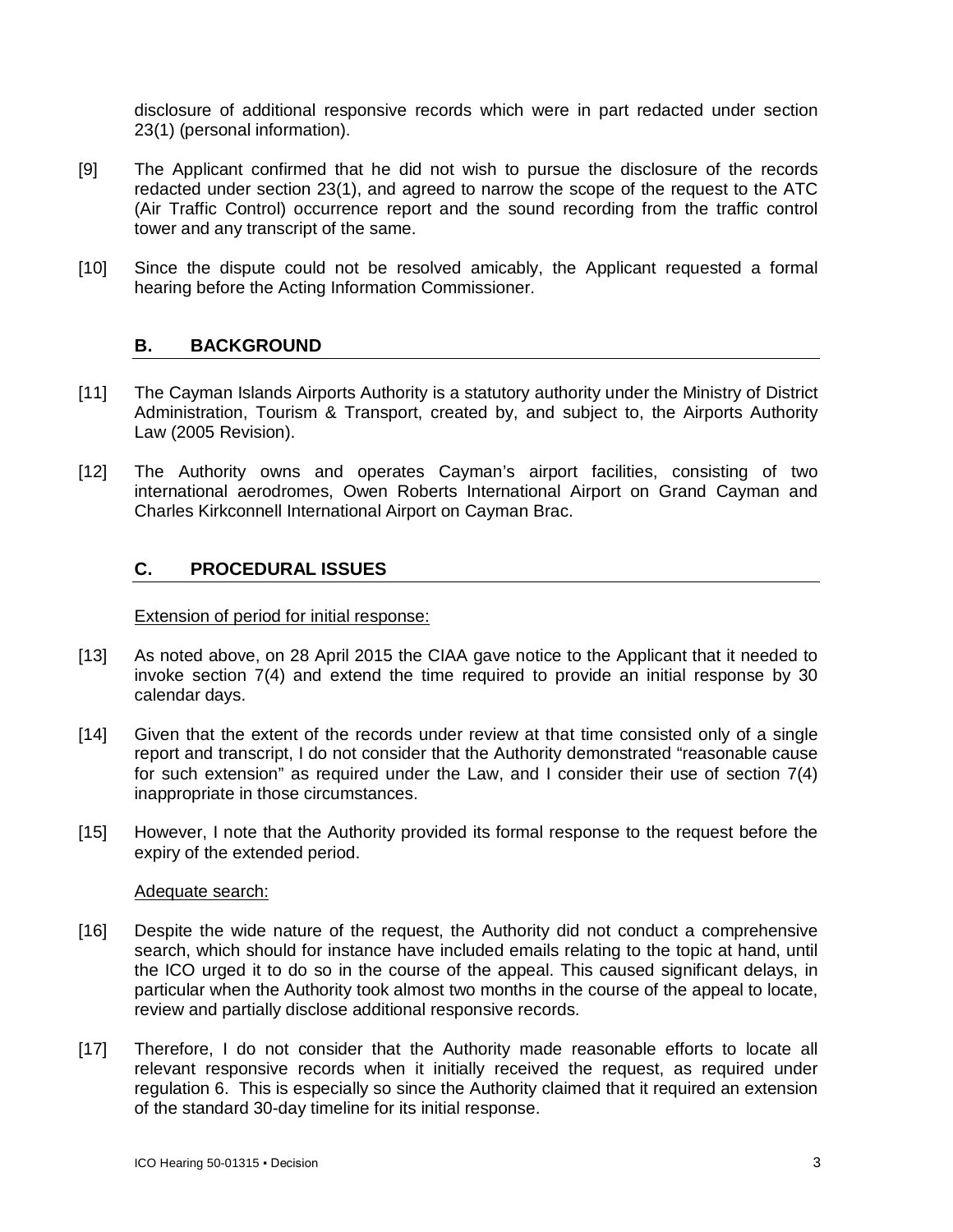# **D. ISSUES UNDER REVIEW IN THIS HEARING**

- [18] The single issue under review in this hearing is:
	- **1. Whether the responsive records are exempt from disclosure under section 21(1)(b) of the FOI Law, and, if so, whether access shall nonetheless be granted in the public interest under section 26(1).**
- [19] Section 6(1) provides:

*6. (1) Subject to the provisions of this Law, every person shall have a right to obtain access to a record other than an exempt record.*

[20] Section 21(1)(b) provides:

*21. (1) Subject to subsection (2), a record is exempt from disclosure if-*

*… (b) it contains information (other than that referred to in paragraph (a)) concerning the commercial interests of any person or organization (including a public authority) and the disclosure of that information would prejudice those interests.*

[21] Section 21(2) provides:

*(2) Subsection (1) shall not apply where the applicant for access is the person or organization referred to in that subsection or a person acting on behalf of that person or organization.*

[22] Section 26(1) provides:

*26. (1) Notwithstanding that a matter falls within sections 18, 19 (1) (a), 20 (b), (c) and (d), 21, 22, 23 and 24, access shall be granted if such access would nevertheless be in the public interest.*

[23] Regulation 2 defines "public interest" as follows:

*"public interest" means but is not limited to things that may or tend to-*

- *(a) promote greater public understanding of the processes or decisions of public authorities;*
- *(b) provide reasons for decisions taken by Government;*
- *(c) promote the accountability of and within Government;*
- *(d) promote accountability for public expenditure or the more effective use of public funds;*
- *(e) facilitate public participation in decision making by the Government;*
- *(f) improve the quality of services provided by Government and the responsiveness of Government to the needs of the public or of any section of the public;*
- *(h) deter or reveal wrongdoing or maladministration;*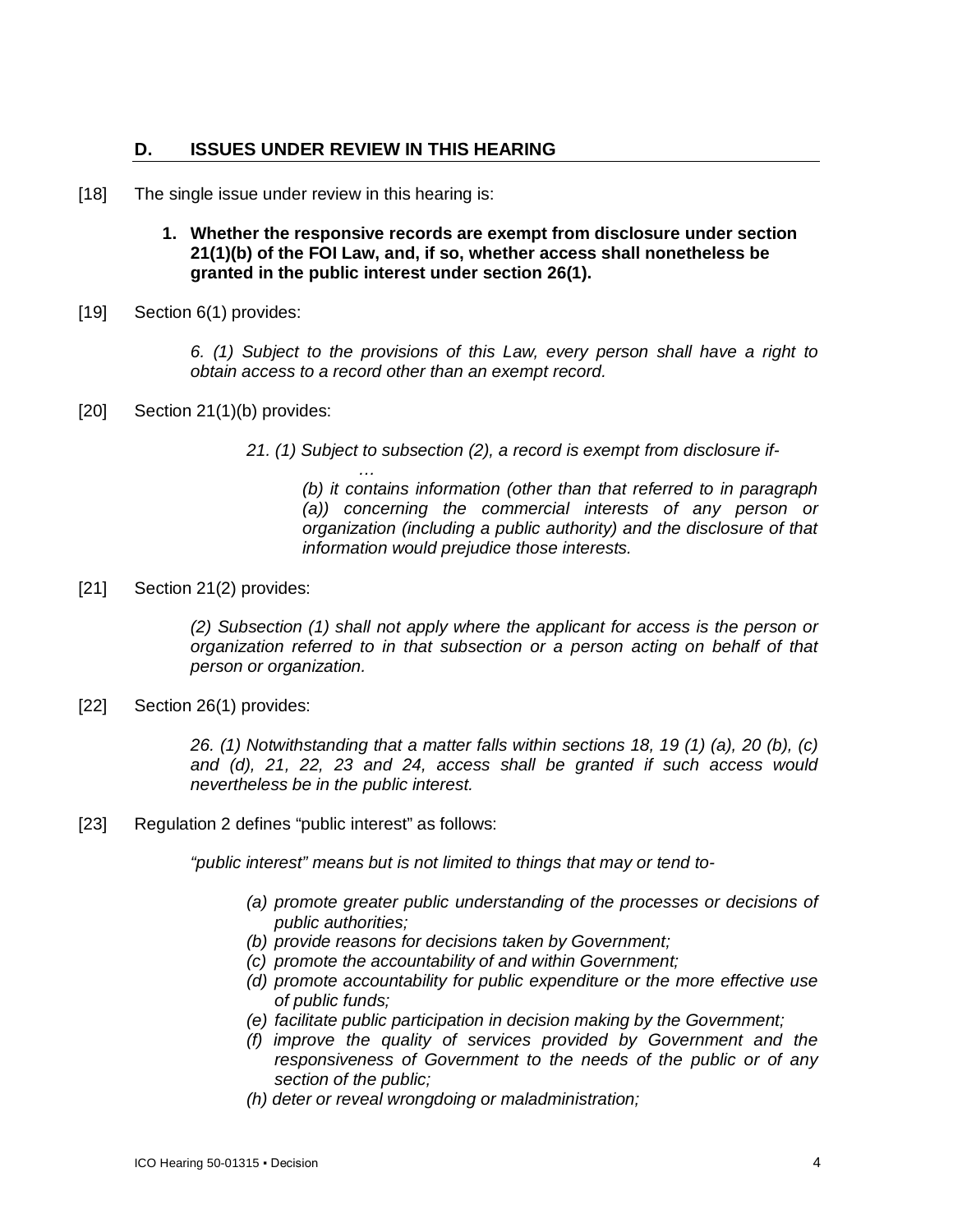- *(i) reveal information relating to the health and safety of the public, or the quality of the environment or heritage sites, or measures to protect any of those matters; or*
- *(j) reveal untrue, incomplete or misleading information or acts of a public authority.*
- [24] Section 43(2) provides:
	- *(2) In any appeal under section 42, the burden of proof shall be on the public or private body to show that it acted in accordance with its obligations under this Law.*

### **E. CONSIDERATION OF ISSUES UNDER REVIEW**

- **1. Whether the responsive records are exempt from disclosure under section 21(1)(b) of the FOI Law, and, if so, whether access shall nonetheless be granted in the public interest under section 26(1).**
- [25] For the sake of clarity I confirm that the Applicant is not "the person or organization [whose commercial interest is at stake] or a person acting on behalf of that person or organization", and that subsection 21(2) therefore does not apply.

#### The position of the Authority:

[26] The Authority's submission is very brief and, in full, states (emphasis added by the Authority):

### *In support of the CIAA position regarding the above mentioned appeal. We submit the following arguments:-*

- *1. The CIAA has a commercial interest in controlling the operation of commercial airlines, promoting safety and maintaining relationships of trust and confidence with the airlines and its staff.*
- *2. The CIAA is therefore required to properly investigate any occurrences that may impact upon the safety the CIAA and Airlines' operations.*
- *3. In order to properly investigate such occurrences, it is essential that the commercial airlines and their employees and the employees of the CIAA cooperate fully with any investigations and provide information honestly and openly without fear of reprisal or publication.*
- *4. The routine disclosure of documents produced in the course of such investigation is likely to 'harm' or 'negatively affect' the ability of the CIAA to carry out such investigations because the airlines and their employees and the*  employees of the CIAA are likely to be concerned about the publication of *information that they provide and it is likely that they will not be as cooperative, honest and open during future investigations.*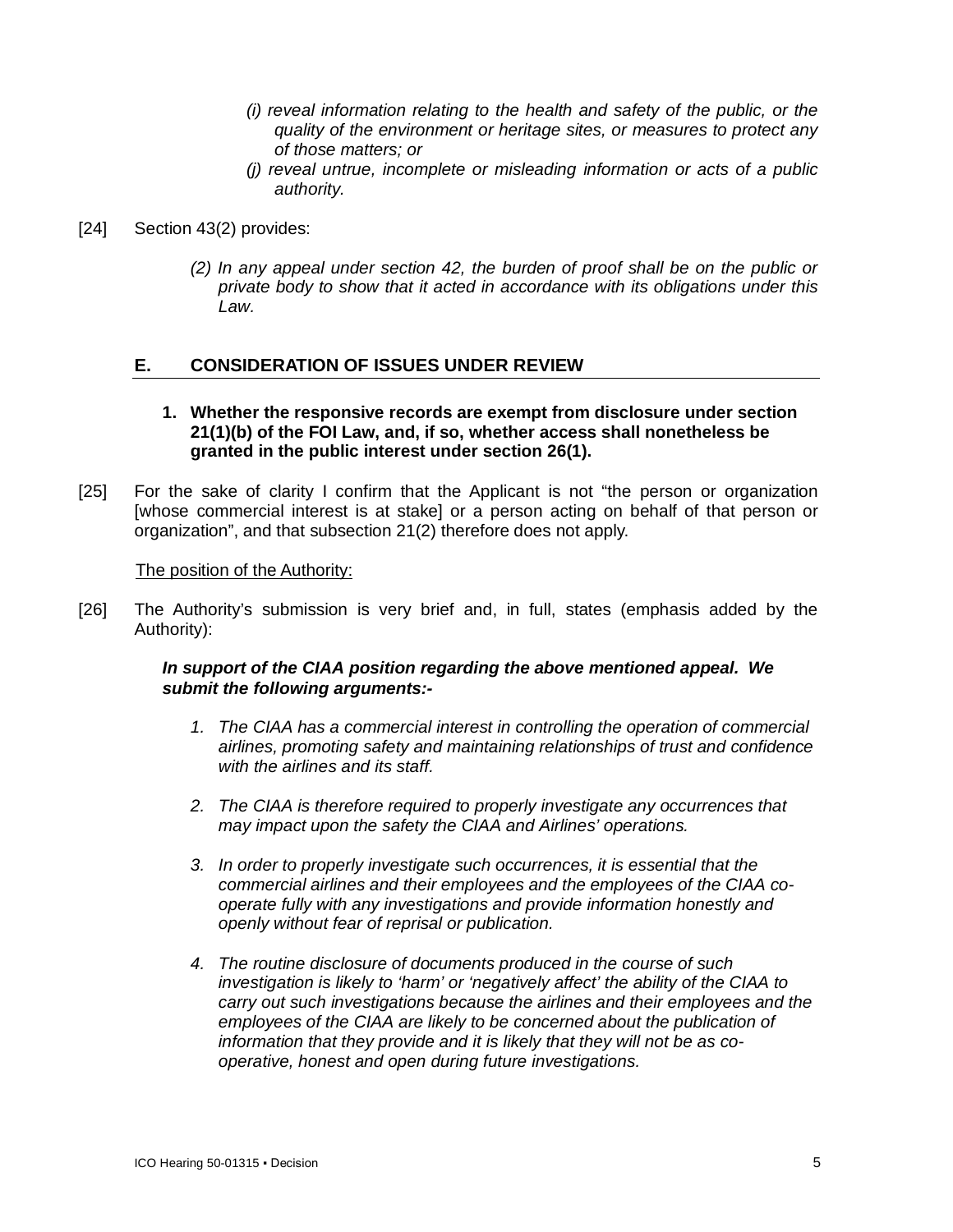- *5. The CIAA therefore generally considers that documents and records produced in the course of safety and occurrence investigations are exempt unless their disclosure is required in the Public Interest in accordance with s. 26.*
- *6. Although the CIAA generally considers that such records are exempt for the*  reasons set out above, it is accepted that there may be circumstances where *disclosure is required because it is in the Public Interest (s. 26) - On this occasion there is nothing in the records that requires disclosure on the basis that it is in the public Interest for the records to be disclosed. The records do not contain any information that may promote greater public understanding of the processes or decisions of the CIAA.*
- [27] The Authority did not make a reply submission.

### The position of the Applicant:

- [28] The Applicant did not make an initial submission, but did provide a reply submission.
- [29] The Applicant believes the Authority's brief submission "misses the point entirely", as it mostly "reiterates routine duties of the CIAA" in regard to safety and operations.
- [30] The Applicant rejects the Authority's claim that "routine disclosure of documents" would have a chilling effect on its ability to conduct investigations. He calls the responsive records in the present case "hardly a 'routine' disclosure", since the incident it relates to could have "threatened the safety of passengers on two aircraft".
- [31] On the contrary, the Applicant finds it difficult to imagine that the Authority "is helpless to compel and/or expect the people it regulates to be 'honest and open'", and notes to his surprise that the Authority appears to doubt the honesty and openness of its own employees and others. The Applicant believes that, if their honesty is indeed in question, the case for transparency in the public interest is all the more compelling.
- [32] The Applicant believes the issue of public safety, which the records pertain to, is very much a matter of public interest, and that the Authority's arguments against disclosure are "contradictory and… self-serving". He believes that the records,

*…may - or may not - indicate serious problems, and I would summit that passenger safety is a consequential matter of "public interest."*

*Should the records indicate no problems at all, so much the better for releasing them, and, coming full circle, resisting that release only fuels suspicion and a culture of secrecy, not to say obfuscation.*

- [33] The Applicant expresses the opposite view from what the Authority is claiming in stating that the responsive records do contain information that "requires public disclosure", which "might 'promote greater understanding of the processes and decisions of the CIAA".
- [34] If, as he believes the Authority is claiming, the responsive records contain little of interest, then why, he asks, would it resist their disclosure? He hypothesizes that "At the very least, it appears the CIAA seeks to conceal something. At the worst, the records indicate internal problems at the Authority." If so, he says, "This must qualify as a matter of 'public interest'".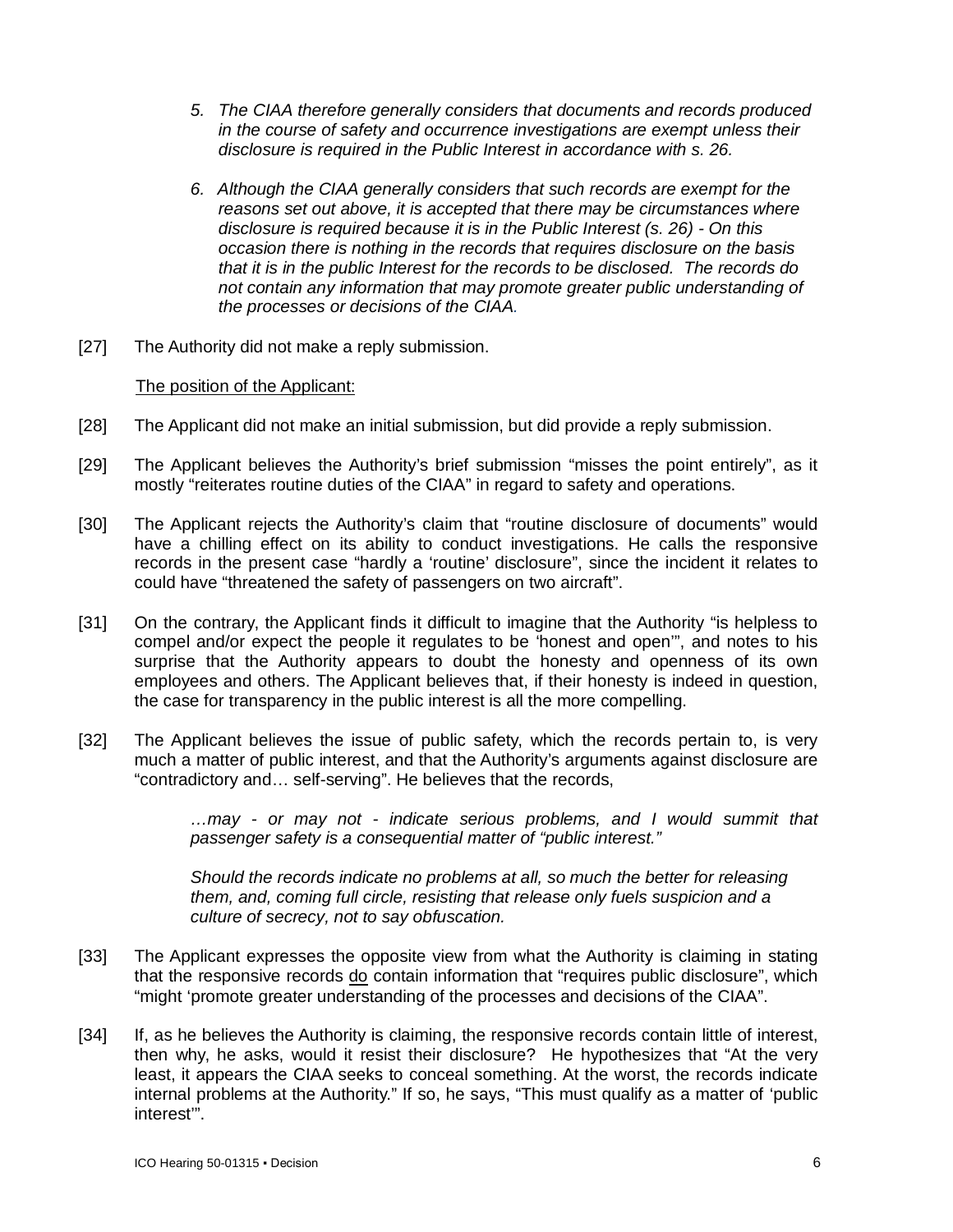- [35] The Applicant also wishes to make it clear that his request was not made in furtherance of "promoting greater understanding of the processes or decision of the CIAA", as contended by the Authority except perhaps in "the most oblique sense".
- [36] The Applicant concludes that,

*It would appear from this remark that the CIAA wishes to accede only to requests that promote the image and well-being of the CIAA. This is not what I hope to accomplish.*

Discussion:

- [37] Pursuant to section 43(2), quoted above, the burden of proof rests with the public authority to demonstrate that it has correctly exempted the responsive records from the general right to access in section 6(1).
- [38] The Authority's ponderings about the "routine disclosure of documents" produced in the course of an investigation seem irrelevant, since the question before me is not whether these types of records should be routinely disclosed in the normal course of business, but rather whether the specific records that are responsive to the Applicant's request may be withheld by reason of section  $21(1)(b)$  in the circumstances of the present case. There is no suggestion that these types of records should be routinely disclosed.
- [39] The Authority says it "generally considers that documents and records produced in the course of safety and occurrence investigations are exempt…". However, the blanket exemption of an entire category of records is rarely appropriate, particularly in the light of section 12(1) which demands that exemptions under the FOI Law are applied in a proportionate manner, by providing that access may only be denied to such part or parts of a record that are actually exempt, and that responsive records must be redacted accordingly.
- [40] The former Information Commissioner and I have commented in a number of previous Decisions upon the inappropriateness of a blanket application of exemptions, as follows:

*While a public authority can legitimately believe that all responsive records are covered by the same exemption, a blanket approach is rarely the correct approach, particularly where the responsive records are extensive.<sup>2</sup>*

And,

*Questions of disclosure under the FOI Law must relate to specific records and a blanket application of an exemption … is unjustifiable and disproportionate. Section 12 requires that exemptions be applied only to those parts of a record that are actually exempted. This could never be achieved with a blanket approach.<sup>3</sup>*

 2 Information Commissioner's Office *Hearing Decision 25-00812 Port Authority* 25 October 2012 para 35<br><sup>3</sup> Inform

Information Commissioner's Office *Hearing Decision 37-02613 Planning Department* 22 July 2014 para 104, quoting from: House of Lords Hansard 17 October 2000 col 931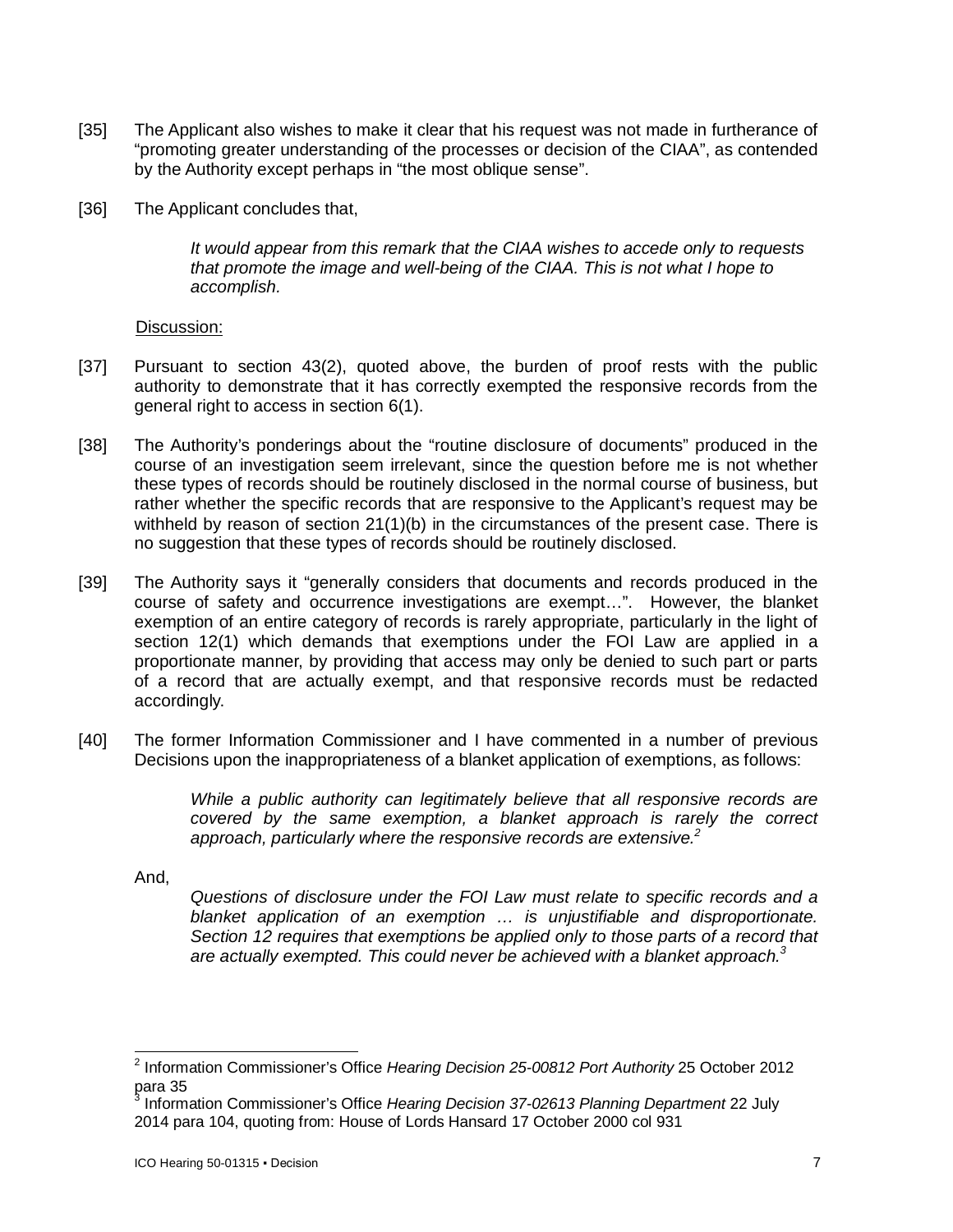- [41] The question at hand is therefore not whether the exemption applies in general, but rather whether the exemption that is being claimed applies to these records in the circumstances of this case, and, if so, whether it applies in full or in part.
- [42] In order to consider this question, I have broken it down into two parts, as follows:
	- 1. Do the responsive records "contain information concerning the commercial interests of any person or organization (including the public authority)"?
	- 2. Would the disclosure of that information "prejudice those interests"?

# **1. Do the responsive records "contain information concerning the commercial interests of any person or organization (including the public authority)"?**

- [43] The Authority argues that it has "a commercial interest in controlling the operation of commercial airlines, promoting safety and maintaining relationships of trust and confidence with the airlines and its staff."
- [44] The type of information contained in the responsive records itself is not commercial in nature, and at first glance the responsive records do not seem to contain any information relating to commercial interests.
- [45] The term "commercial interests" is not defined in the Law, and so it is to be given its normal, ordinary meaning, i.e. interests relating to "business, trade or profession"<sup>4</sup>, or to "buying and selling"<sup>5</sup>.
- [46] In either meaning, the Authority and the airlines clearly do have commercial interests, the former in the form of airport concessions and contracts with suppliers, and the latter in the form of the sale of airline tickets, to name a few.
- [47] The Authority's arguments that seek to link the exemption in section 21(1)(b), which protects commercial interests, with regulatory functions pertaining to safety investigations, are in my view weak. The Authority's regulatory functions in relation to safety are undertaken on behalf of the Cayman Islands Government in pursuance of the Authority's legal obligations under section 5 of the Airports Authority Law (2005 Revision). That section obliges the Authority *inter alia* "to provide and control air navigation services" and "to ensure that the airports conform to the standards and recommended practices of the [International Civil Aviation Organisation]". Such standards and practices extend to investigating and reporting events that have, or may have, safety implications, and maintaining associated safety reporting systems.
- [48] The Authority has not adequately explained how or why it presumes that safety investigations have a bearing on commercial interests, which is what the exemption in section 21(1)(b) is about. I do not believe the Authority means to imply that compliance with Cayman Islands legislation and international safety and investigatory obligations, and the cooperation of the airlines and their staff, and the Authority's own staff in safety investigations, are themselves primarily commercial endeavours.

 $\overline{\phantom{a}}$ <sup>4</sup> Peter Carey et al *Freedom of Information Handbook* 2nd edition London, The Law Society 2008 p 173

<sup>5</sup> Oxford Dictionaries Online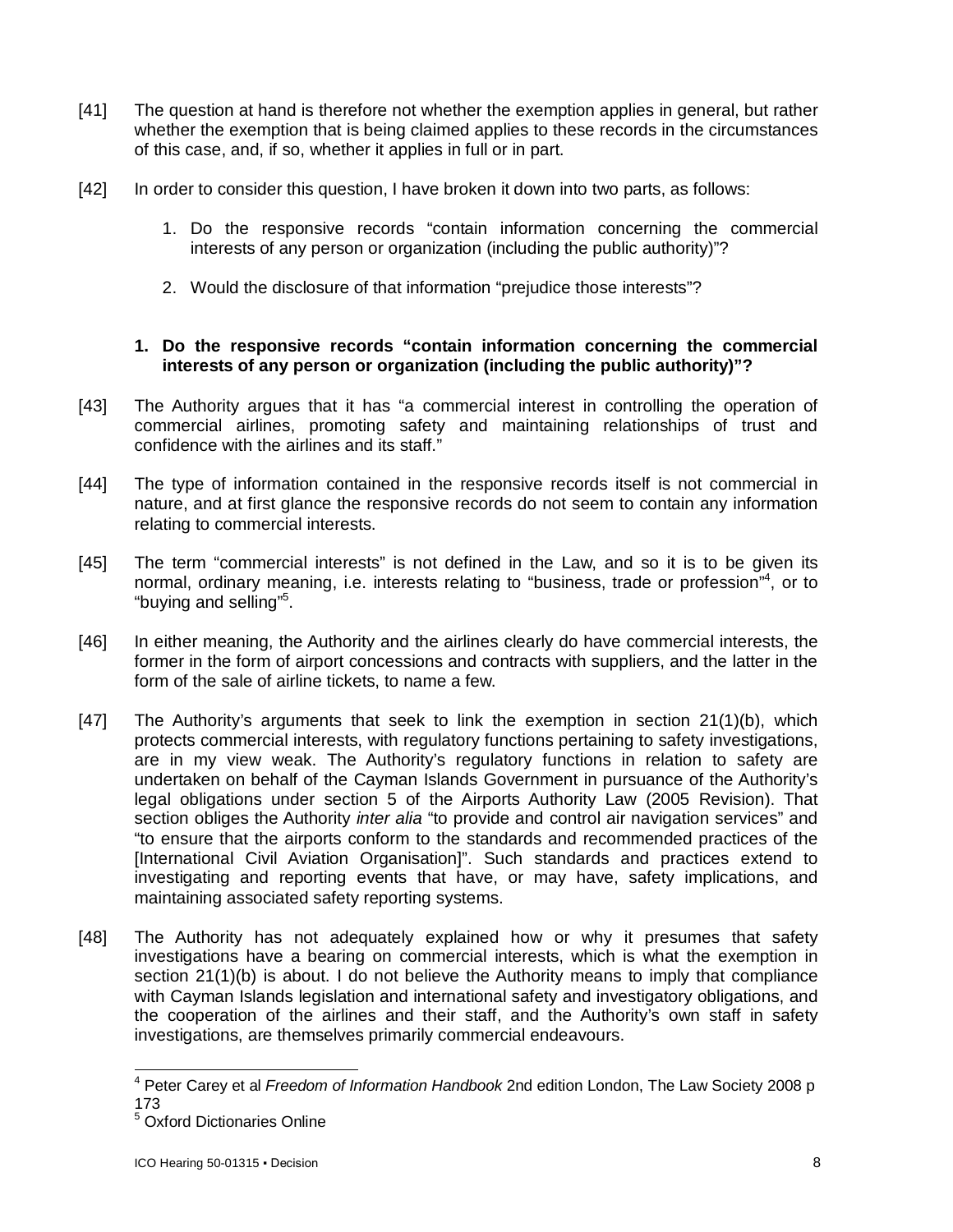- [49] Notwithstanding the Authority's weak argumentation in this respect, I accept that the information in the responsive records does have a potential, albeit remote, bearing upon the commercial interests of both the Authority and the airlines concerned. This is so, because the safety record of an airline, and the manner in which the safety of air traffic is regulated by the Authority, may have indirect implications on the commercial success of the airlines, and to a lesser degree on the commercial success of the Authority, respectively.
- [50] **As such, I accept that the responsive records contain information that concerns "the commercial interests of any person or organization (including the public authority)".**

### **2. Would the disclosure of that information "prejudice those interests"?**

- [51] The Authority states that disclosure of the responsive records would have a chilling effect on the Authority's ability to conduct safety investigations, and it claims that airlines and their staff, as well as the Authority's own staff, would be less likely to be honest and open for fear of reprisal or publication.
- [52] I do not believe this outcome is reasonably likely. Surely, safety is of paramount importance to the Authority and the airlines alike, and I would hope that compliance with legal and international obligations relating to safety, and honest, straightforward cooperation with a regulator's safety investigations are not as fragile as suggested by the Authority.
- [53] While the disclosure of the type of information contained in the responsive records may in certain circumstances be capable of prejudicing the commercial interests of the two airlines, and to a lesser degree the commercial interests of the Authority itself, it remains to be seen whether this "would" be so in the circumstances of this case.
- [54] In the *McIntyre* case the UK Information Tribunal clarified the following in relation to the term "would prejudice", in similarly worded exemptions in the UK *Freedom of Information Act 2000*,

*The words "would prejudice" have been interpreted by the Tribunal to mean that it is "more probable than not" that there will be prejudice to the specific interest set out in the exemption.<sup>6</sup>*

- [55] The Authority has not adequately addressed the likelihood of prejudice, although it was explicitly encouraged to do so by ICO staff in the course of the appeal process. The Authority does not actually even claim that disclosure "would" prejudice, but rather that it "is likely to 'harm' or 'negatively affect'", which is lower than the threshold required for the exemption in section 21(1)(b) to be engaged, as explained above.
- [56] I note that for the most part the records contain information that has already been published in the form of the Authority's own press release, as well as in the Press.<sup>7</sup>

 $\overline{a}$ 

<sup>6</sup> *McIntyre v Information Commissioner and the Ministry of Defence* EA/2007/0068 para 40

<sup>7</sup> See: "Aviation regulator to investigate 'go around'", *Cayman News Service* 26 March 2015; "An 'occurrence' that never should have occurred" *Cayman Compass*, 27 March 2015; "On the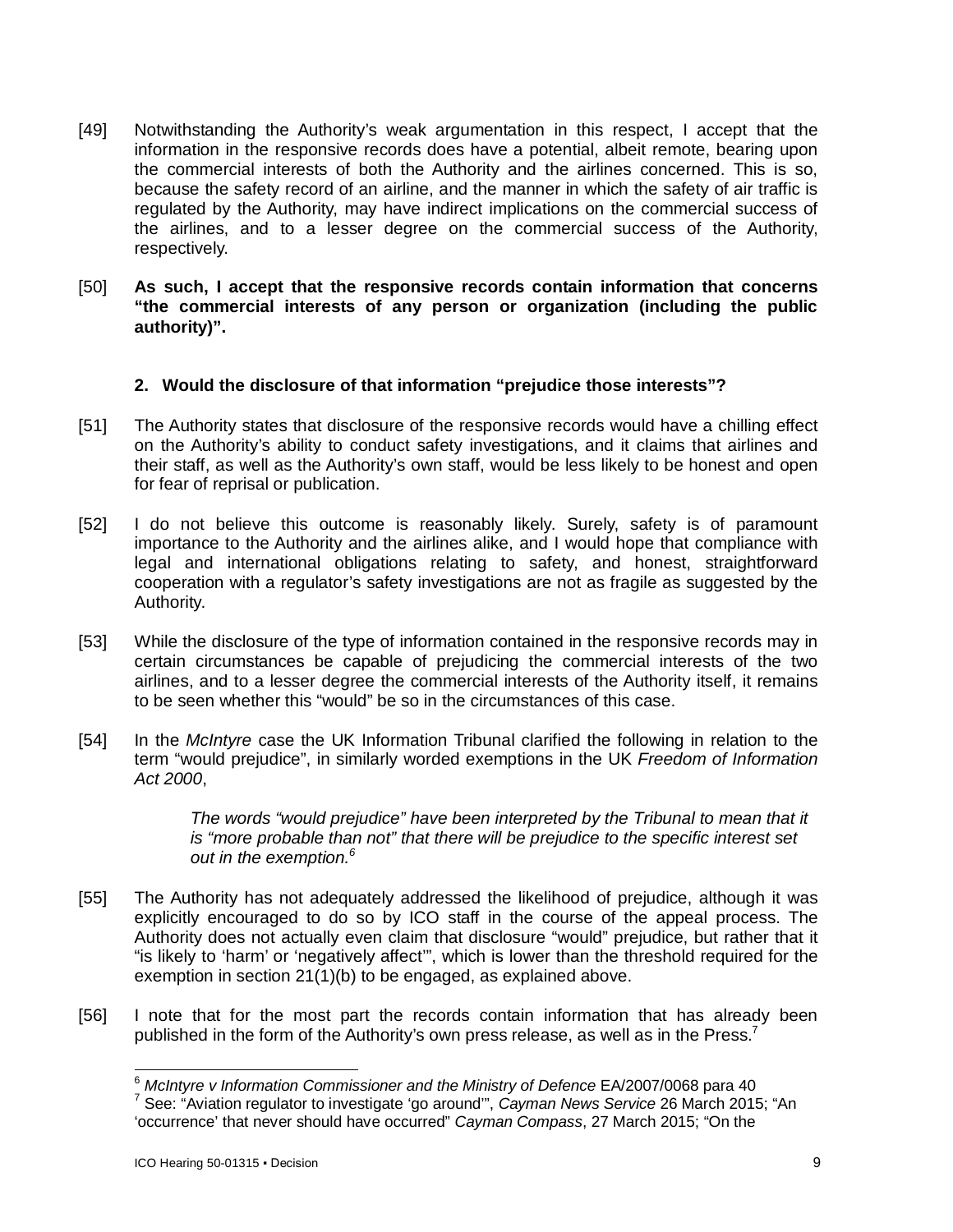- [57] Aside from the Authority's weak reasoning, the contents of the responsive records appear to me to be quite anodyne, and I do not consider that it is reasonable to conclude that the threshold in the exemption in section 21(1)(b) has been met, in that disclosure of the records "would prejudice" or "is more probable than not" to prejudice any commercial interests including the airlines' or the Authority's.
- [58] **Therefore, I do not consider that disclosure of the "information… concerning the commercial interests of any person or organization (including a public authority)" contained in the responsive records, "would prejudice those interests".**
- [59] **Consequently, I find that the exemption in section 21(1)(b) does not apply to the responsive records.**

#### Public interest test:

[60] Since I have found, above, that the claimed exemption in section 21(1)(b) is not engaged, I am not required to consider whether "access should nevertheless be [granted] in the public interest" pursuant to section 26(1).

# **F. FINDINGS AND DECISION**

Under section 43(1) of the *Freedom of Information Law, 2007* for the reasons stated above I make the following findings and decision.

The exemption in section 21(1)(b) does not apply to the responsive records comprised of:

- 1. the completed Air Traffic Control ("ATC") Occurrence Report form relating to an event that occurred on 22 March 2015; and,
- 2. the voice recording relating to the same event.

Consequently, I order the Cayman Islands Airports Authority to disclose the responsive records in full.

As per section 47 of the *Freedom of Information Law,* 2007, the Applicant or the relevant public body may within 45 days of the date of this Decision appeal to the Grand Court by way of a judicial review of this Decision.

If judicial review is sought, I ask that a copy of the application for leave be sent to my Office immediately upon submission to the Court.

If judicial review has not been sought on or before 8 April 2016, and should the Cayman Islands Airports Authority fail to disclose the responsive records in this matter, pursuant to section 48 of the *Freedom of Information Law* I may certify in writing to the Grand Court the failure to comply with this Decision, and the Court may consider such failure under the rules relating to contempt of court.

<sup>-</sup>'occurrence' at Owen Roberts: Just roll the tape" *Cayman Compass* 31 March 2015; Tad Stoner "Air controllers remove Facebook account of airport incident" *Cayman Compass* 2 April 2015.